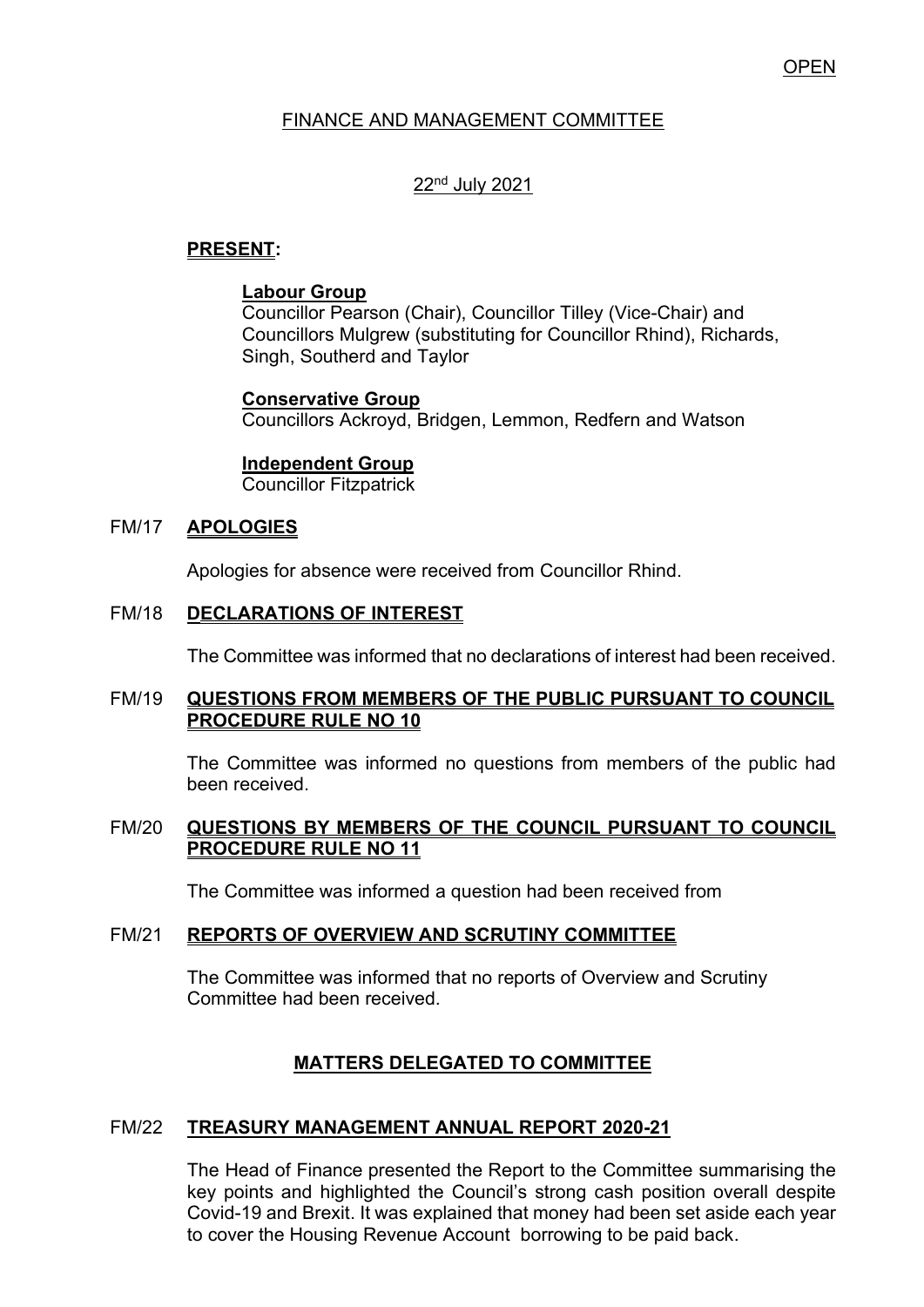# *RESOLVED:*

- *1.1 The Committee approved the Treasury Management Annual Report for 2020/21.*
- *1.2 The Committee noted the Prudential Indicators and Limits for 2021/22 to 2025/26 as approved in February 2021.*
- *1.3 The Committee approved the updated counterparty (lending) list as at 31st March 2021.*

# FM/23 **FINAL CAPITAL OUTTURN 2020-21**

The Head of Finance presented the Report to the Committee and gave an overview of the General Fund and the Housing Revenue Account. Members were informed that the Capital Reserves, which included Section 106 Agreement Funding would be carried forward into future years and that there were lots of projects in the pipeline.

Councillor Fitzpatrick raised concern regarding the underspend of Section 106 Agreement Funding. The Strategic Director (Corporate Resources) informed the Committee that a restructure had ensured that an officer would be in place to oversee the allocation of Section 106 Agreement Funding and that a new Head of Service had been appointed who had experience of delivering capital projects.

# *RESOLVED:*

- *1.1 The Committee approved the final Capital outturn position for both the General Fund and Housing Revenue Account (HRA).*
- *1.2 The Committee approved the final balance on Capital Reserves for 2020/21.*

# FM/24 **FINAL REVENUE BUDGET OUTTURN 2020-21**

The Head of Finance delivered the Report to the Committee summarising the General Fund reserves, surplus and variances compared to the Budget. The Head of Finance noted that the Housing Revenue Account also showed a favourable position and informed the Committee that the spend of the Covid Pandemic Funding from Government would be reported to the Committee on a quarterly basis.

# *RESOLVED:*

# *1.1 The Committee approved the final outturn position for:*

• *The General Fund Revenue Account 2020/21*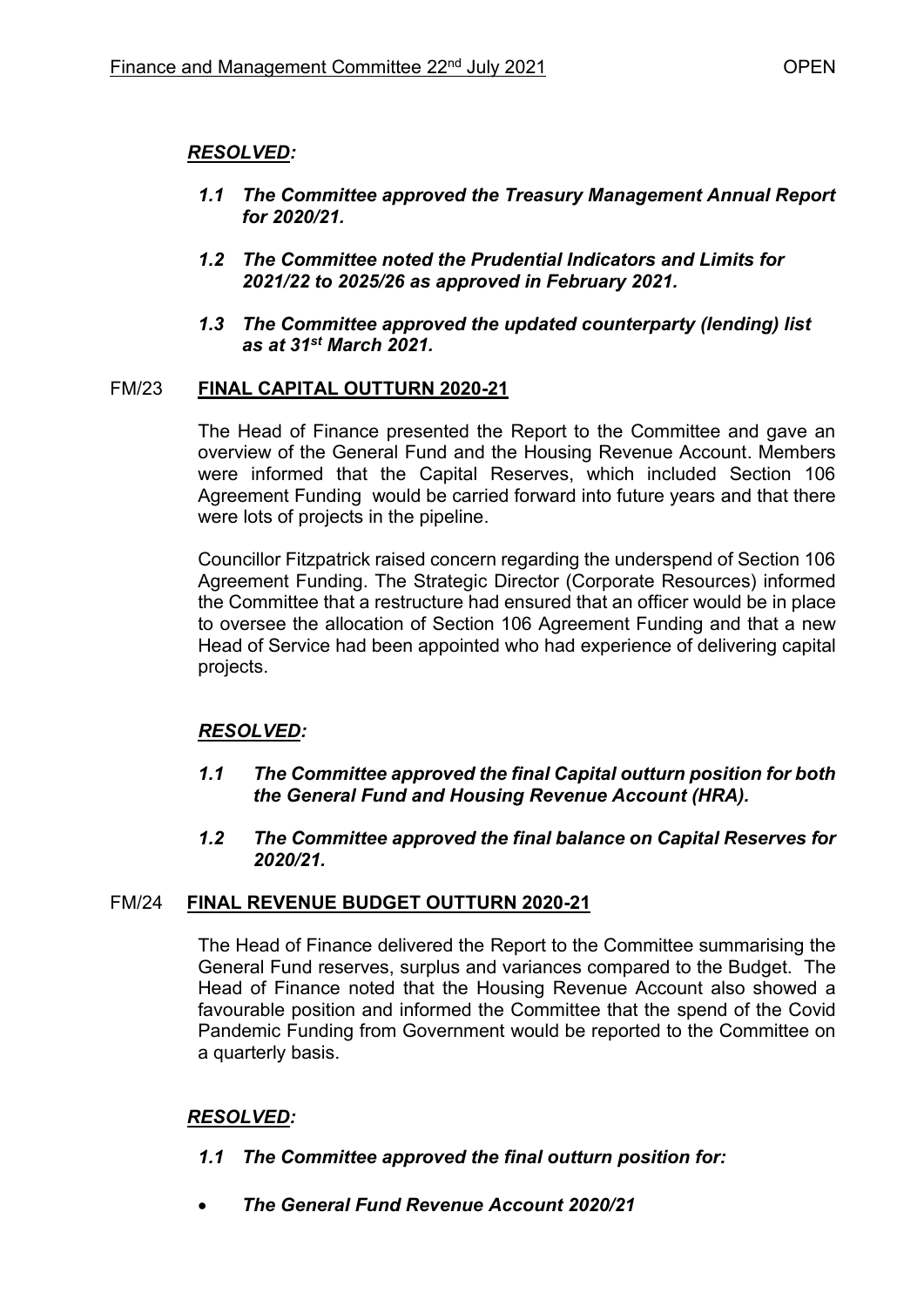- *The Housing Revenue Account 2020/21*
- *The Collection Fund 2020/21*
- *The Balance of Reserves as at 31 March 2021.*
- *1.1 The Committee approved that the net appropriation of £5,081,382 in 2020/21 be made from the General Fund Reserve to other Earmarked Reserves and a net appropriation of £150,000 be made from the HRA General Reserve to Earmarked Reserves as detailed in the report.*
- *1.2 The Committee noted the following contributions and adjustments that had been made to Bad Debt and Appeal Provisions in 2020/21:*

| <b>Sundry Debtors</b>         |           | <b>General</b> |
|-------------------------------|-----------|----------------|
|                               | 115,288   | Fund           |
| <b>Temporary</b>              |           | General        |
| <b>Accommodation</b>          | 8,902     | Fund           |
| <b>Housing Benefit</b>        |           | <b>General</b> |
| <b>Overpayments</b>           | 53,374    | Fund           |
| <b>Council Tax Arrears</b>    |           | <b>General</b> |
|                               | 156,858   | Fund           |
| <b>Business Rates Arrears</b> |           | General        |
|                               | 234,102   | Fund           |
| <b>Business Rates Appeals</b> |           | <b>General</b> |
|                               | 319,560   | Fund           |
| <b>Redundancy Provision</b>   | 63,460    | <b>HRA</b>     |
| <b>Redundancy Provision</b>   |           | General        |
|                               | 3,000     | Fund           |
| <b>Planning Appeals</b>       |           | General        |
|                               | $-15,000$ | Fund           |
| <b>Housing Rent Arrears</b>   | 64,501    | HRA            |
|                               |           |                |

# FM/25 **CORONAVIRUS (COVID-19) FINANCIAL IMPACT - UPDATE**

The Strategic Director (Corporate Resources) presented the report to the Committee which contained information regarding support given to businesses and residents since March 2020 including additional help with Council Tax for vulnerable residents. The Committee was informed that extra funding for Business Grants was expected but the amount was still to be confirmed and that there would be other funds available to encourage people back into town centres.

The Chief Executive addressed the Committee advising that due to Covid-19 unemployment nationally had risen to over 6% but locally it was at 3.6% and that South Derbyshire District Council had worked hard to keep local unemployment as low as possible.

Members welcomed the good news regarding additional funding and enquired about how it would be publicised to encourage a greater take up. The Strategic Director informed the Committee that it had been publicised and would be again and agreed to email Members giving them information regarding the application process and applicable criteria for the Discretionary Community Fund.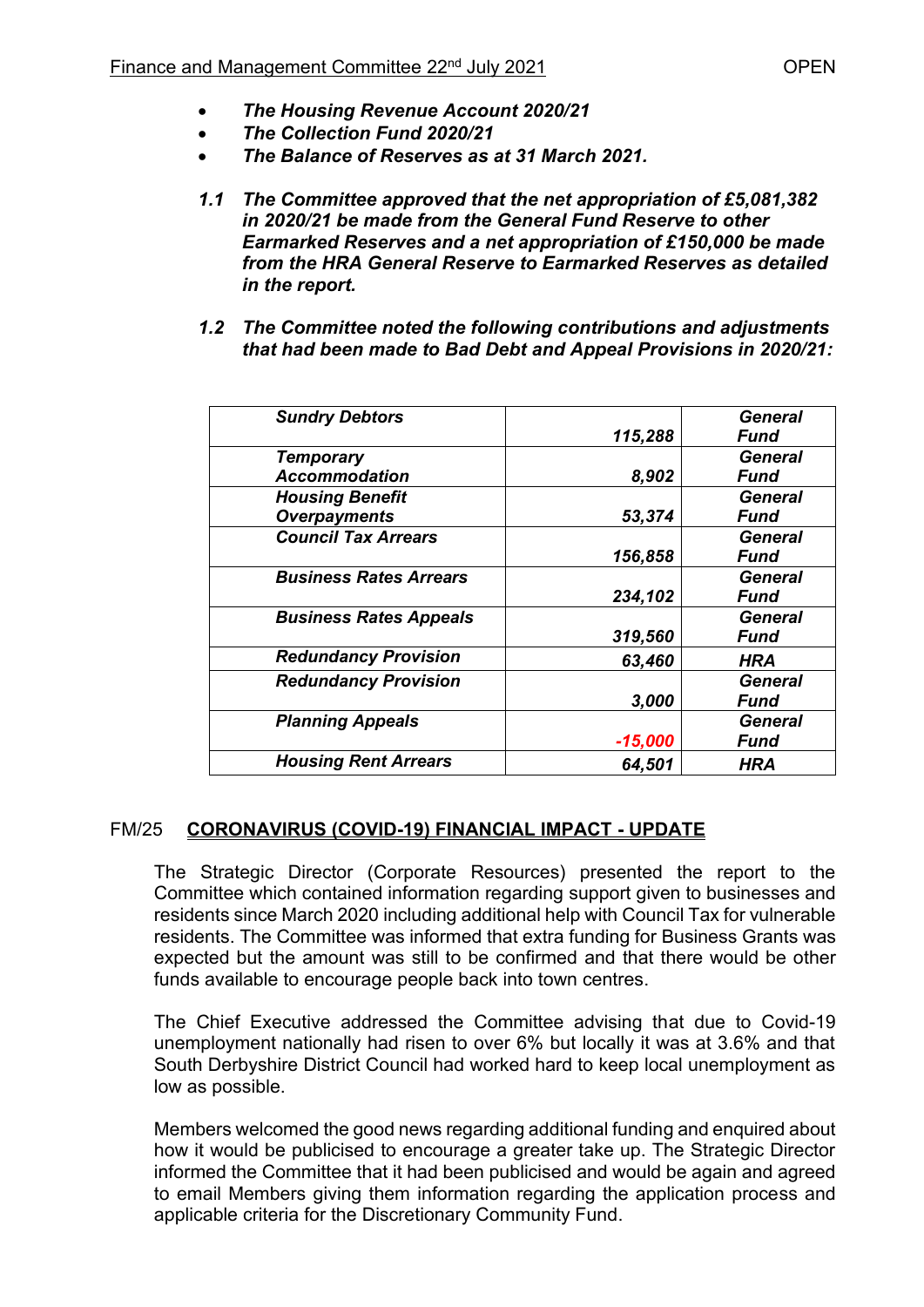# *RESOLVED:*

# *The Committee approved the financial impact of Covid-19 and deployment of Government Funding as detailed in the report.*

### FM/26 **CHIEF EXECUTIVE'S DIRECTORATE SERVICE PLAN 2021-22**

The Chief Executive presented the report to the Committee and outlined the clarification provided on certain indicators following the previous Committee. The Chief Executive explained how the Covid-19 pandemic had impacted on all departments within the Council, including Economy and Growth.

At the request of Councillor Tilley, it was agreed by the Chief Executive that a report regarding outturns would be brought to the Committee.

# *RESOLVED:*

# *The Committee noted the clarification provided.*

### FM/27 **SOCIAL MOBILITY UPDATE**

The Chief Executive presented the updated Report to the Committee outlining the additional information and highlighting the emerging focus on the impact of the Covid-19 pandemic on younger people and children for which further support would be needed in the future.

The Chair thanked the Head of Economic Development and Growth and the Chief Executive for the report

Councillor Tilley raised a query regarding destination data. The Chief Executive explained that destination data now only included leaving data when going into employment

### *RESOLVED:*

*The Committee noted the update provided.* 

### FM/28 **COMMITTEE WORK PROGRAMME**

The Strategic Director (Corporate Resources) presented the report to the Committee.

### *RESOLVED:*

*The Committee considered and approved the updated work programme.* 

### FM/29 **LOCAL GOVERNMENT ACT 1972 (AS AMENDED BY THE LOCAL GOVERNMENT [ACCESS TO INFORMATION] ACT 1985)**

### *RESOLVED:-*